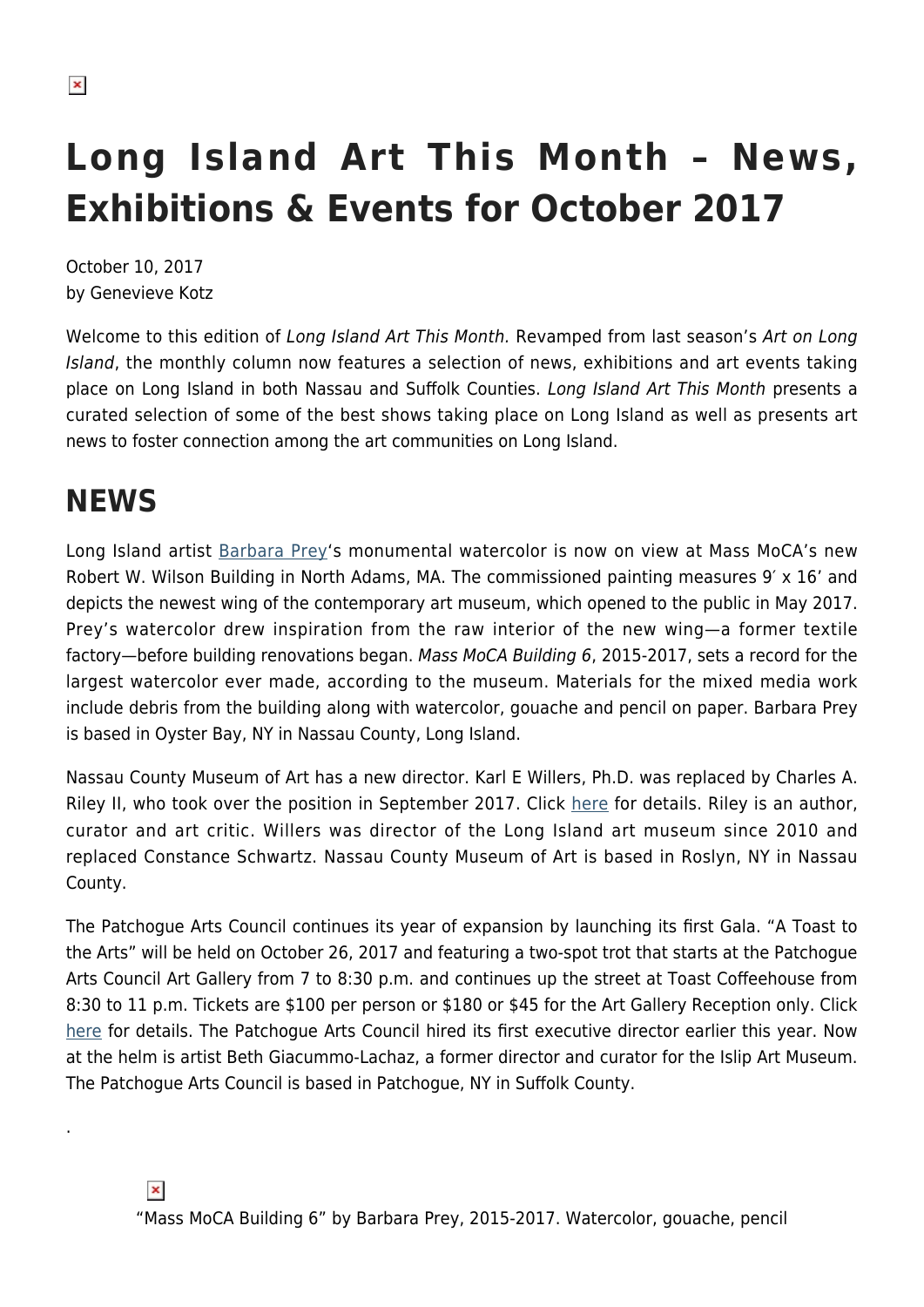## **EXHIBITIONS**

.

#### **SUFFOLK COUNTY**

### **The Heckscher Museum of Art: "Ebb & Flow: Seascape and Shoreline Views"**

August 5 to November 12, 2017

The Heckscher Museum of Art will present "Ebb & Flow: Seascape and Shoreline Views," a group exhibition of works depicting the sea.

Featuring more than four dozen paintings, prints and photographs from the museum's permanent collection, the exhibition will focus on the many ways artists have documented the sea. With moods ranging from tranquil to tempestuous, the works capture the realistic in depictions of rivers, harbors, coastlines and the atmospheric effects of the coastal environment, and the frightening or fantastical, in storms, shipwrecks and sea monsters. Including work by artists such as [Eugene](http://www.eugeneboudin.org/) [Boudin](http://www.eugeneboudin.org/), [Arthur Dove,](https://www.metmuseum.org/toah/hd/dove/hd_dove.htm) [Betty Parsons](http://www.artnews.com/2017/06/16/from-the-archives-betty-parsons-gallerist-turned-artist-takes-the-spotlight-in-1979/) and [Maurice Prendergast](https://www.mauricebrazilprendergast.org/), the exhibition features picturesque seaside life, expansive images of sea and surf, and abstract works of light and color.

The Heckscher Museum of Art is located at 2 Prime Avenue, Huntington, NY 11743. [www.heckscher.org](http://www.heckscher.org/).

Click [here](http://www.heckscher.org/pages.php?which_page=exhibition_detail&which_exhibition=141) for more exhibition details.

#### **Gallery North: "Mel Pekarsky: Small Things, Quiet Places"**

October 7 to November 3, 2017

"ArTalk": Sunday, October 22, 2017 from 3 to 5 p.m.

Gallery North will present "Mel Pekarsky: Small Things, Quiet Places," a retrospective featuring 30 years of the artist's landscape paintings.

Known for his paintings and drawings of the desert, [Mel Pekarsky](https://en.wikipedia.org/wiki/Mel_Pekarsky) is known considered one of the most significant landscape painters in contemporary art, according to a gallery press release. In representational and abstract paintings inspired by nature, his works capture enormous subjects at a tiny scale. Pekarsky—a founding member of City Walls, which evolved into New York's Public Art Fund—has paintings, drawings, prints and artist's books in public, private and corporate collections.

The gallery will also host an "ArTalk" conversation with Pekarsky exploring his work and its relationship to the environment. Call Gallery North at 631-751-2676 to reserve a seat.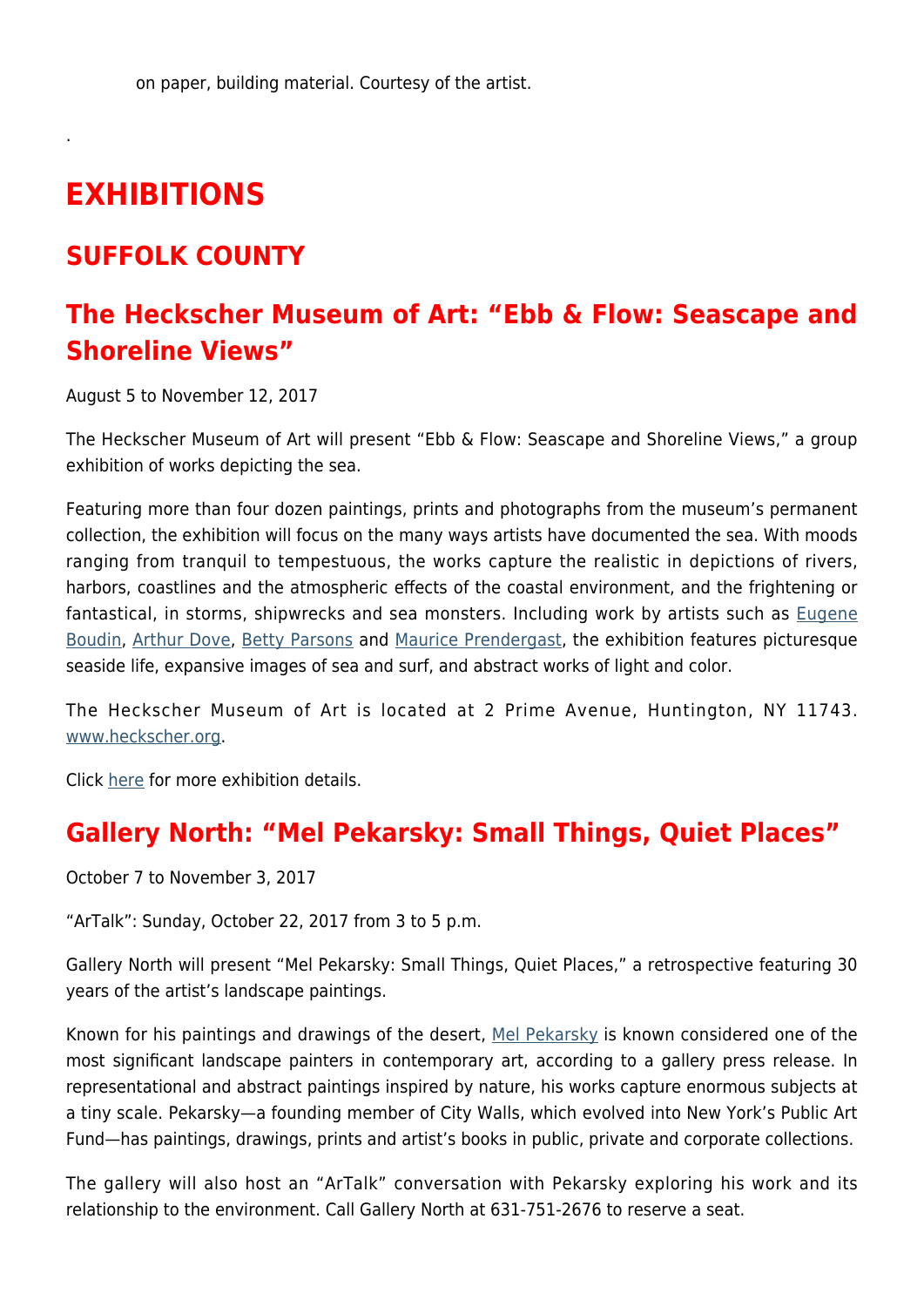Gallery North is located at 90 N Country Road, Setauket, NY 11733. [www.gallerynorth.org](http://www.gallerynorth.org). Click [here](http://www.gallerynorth.org/current) for exhibition details.

 $\pmb{\times}$ 

.

.

"Desert Floor" by Mel Pekarsky, 1990. Courtesy of Gallery North.

## **NASSAU COUNTY**

#### **Hofstra University Museum: "Andy Warhol"**

September 5, 2017 – March 11, 2018

The Hofstra University Museum's David Filderman Gallery will present "Andy Warhol," an exhibition featuring photography and screenprints by the seminal artist.

In addition to his films and other works, [Andy Warhol](https://hamptonsarthub.com/2013/06/25/andys-hamptons-warhol-still-summers-here/) (1928-1987), a major Pop artist and art celebrity of the 20th century, was known for his brightly-colored and emotionally-detached screenprints. The exhibition will juxtapose his photographs and screenprints to show the integral role of photography in his working method and artistic process. As a participant in the Andy Warhol Photographic Legacy Program since 2008, Hofstra's museum has received donations of 153 photographs, including Polaroids and gelatin silver prints, and nine screenprints from the Andy Warhol Foundation for the Visual Arts, Inc.

The museum will host "Andy Warhol: Outside the Frame," on November 13, from 5 to 7 p.m. The event, which is free and open the public, will look at a few of Warhol's more than 650 films that surpassed the boundaries of conventional cinema and will include a Q&A session.

The David Filderman Gallery is located at the Joan and Donald E. Axinn Library, Ninth Floor South Campus, Hofstra University, 112 Hofstra Blvd, Hempstead, NY 11549. [www.hofstra.edu.](https://www.hofstra.edu/community/museum/)

Click [here](https://www.hofstra.edu/community/museum/museum_exhibition_andy_warhol.html) for exhibition details.

## **EVENTS**

#### **SUFFOLK COUNTY**

## **The Paul W. Zuccaire Gallery: "Panel Discussion & Reception: Race, Love, and Labor"**

Wednesday, October 11, 2017 at 5 p.m.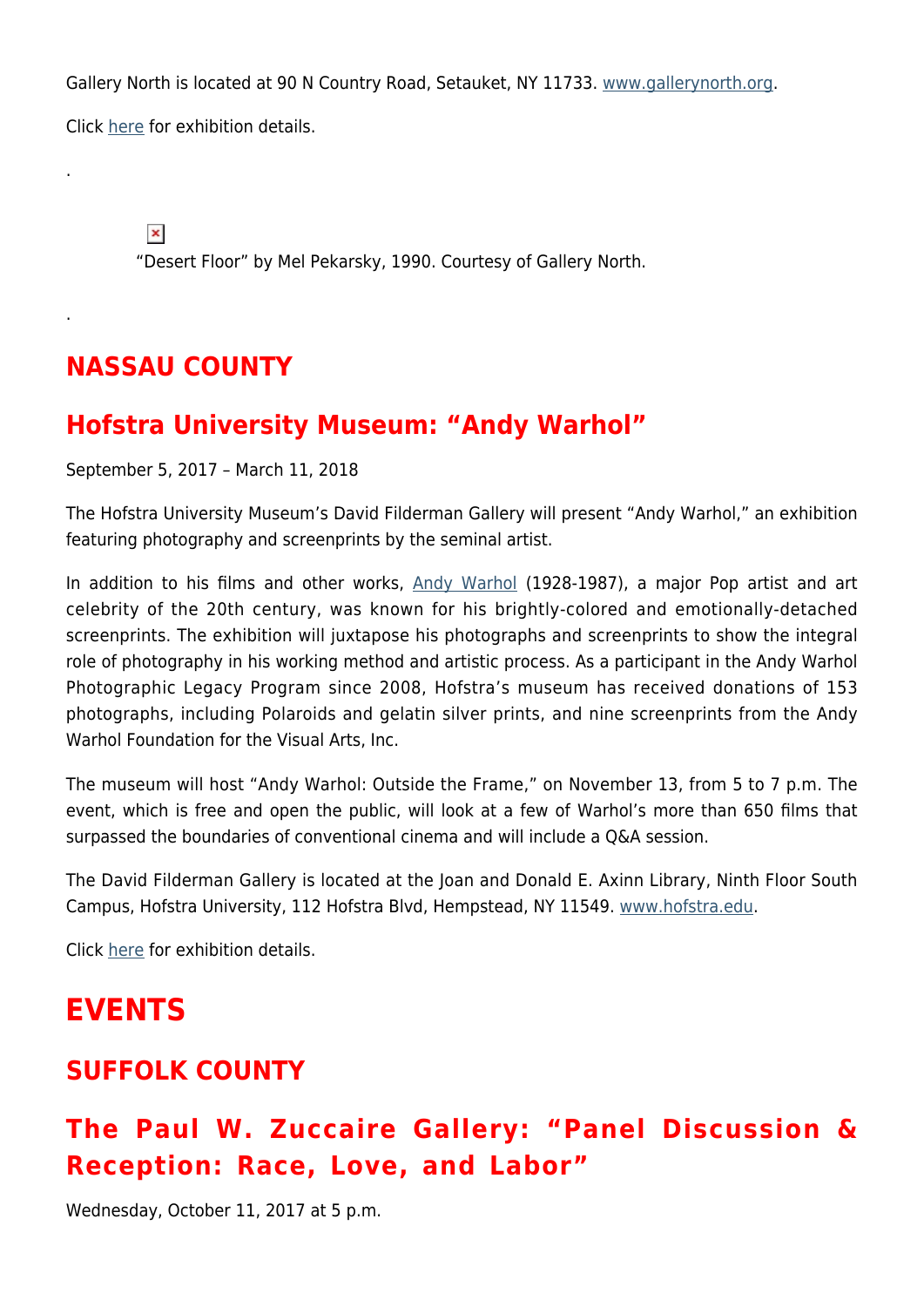Stony Brook University's Paul W. Zuccaire Gallery will host a panel discussion and reception for the exhibition "Race, Love and Labor" on Wednesday, October 11, 2017 at 5 p.m.

Panelists include [Alma Leiva](https://www.almaleiva.net/) and [Tommy Kha](http://tommykha.com/), artists whose work is included in the exhibition, Abena Asare, an assistant professor of Africana Studies at Stony Brook, and Nerissa S. Balce, an associate professor of Asian and Asian American Studies at Stony Brook. Stephanie Dinkins, an associate professor of art at the university, will moderate.

"Race, Love and Labor," on view through October 21, features photographs by 20 artists of color from the Center for Photography at Woodstock's Artist-in-Residency program. Dealing with the themes of race, love and labor in photography and everyday life, the exhibition features work by Alma Leiva, Tommy Kha, *Isaac Diggs*, [Eyakem Gulilat,](http://www.eyakem.com/) among others.

The Paul W. Zuccaire Gallery is located at Staller Center for Arts, 1st Floor, Stony Brook, NY 11794. [www.zuccairegallery.stonybrook.edu/](https://zuccairegallery.stonybrook.edu/).

Click [here](https://zuccairegallery.stonybrook.edu/2017/09/race-love-and-labor/) for more event details.

## **The Art League of Long Island: "Passion for Fashion: Of Purses & Paintings"**

Special Reception: Sunday, October 15, 2017 from 2 to 5 p.m.

In honor of the current exhibition "Passion for Fashion: Of Purses & Paintings," the Art League of Long Island is hosting a special benefit on Sunday, October 15, 2017 from 2 to 5 p.m.

The exhibition, which is on view through October 27, 2017 features works from the Gerson & Judith Leiber Collection, including 50 of [Judith Leiber](https://www.judithleiber.com/)'s purses, handbags and minaudieres and 44 drawings, lithographs and large-scale paintings by [Gerson Leiber.](http://www.leibermuseum.org/gerson-leiber/) The special reception will allow an intimate setting for attendees to view the exhibition, have a meet and greet with Judith and Gerson Leiber and listen to a talk by Anna Fristoe Stewart, the museum's curator, on the artists' history. Champagne and sweets will be served with live entertainment provided by the Jazz Loft.

Tickets are \$50 per person, with proceeds benefiting the Art League of Long Island, a not-for-profit visual arts center in Dix Hills. Each ticket will include a chance to win a private visit with Gerson and Judith Leiber as well as a VIP curator-led tour of the Leiber Collection in East Hampton.

To purchase a ticket, call 631-462-5400 or visit [www.artleagueli.net.](http://www.artleagueli.net)

The Art League of Long Island is located at 107 East Deer Park Road, Dix Hills, NY 11746. [www.artleagueli.net.](http://www.artleagueli.net)

Click [here](http://www.artleagueli.net) for more event details.

.

 $\pmb{\times}$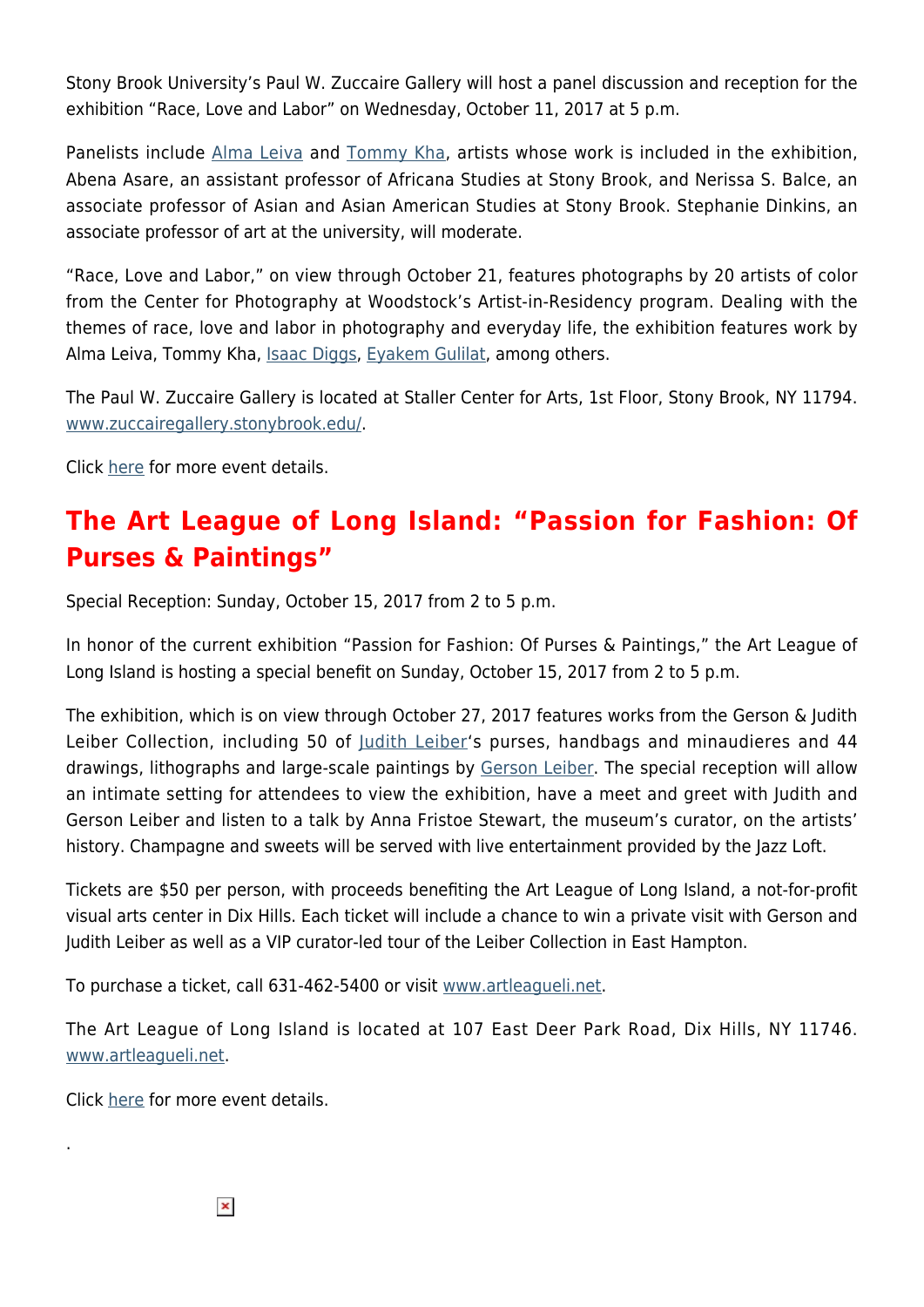"Two Models" by Gerson Lieber. Courtesy Art League of Long Island.

### **Huntington Village Art Walk**

.

Sunday, October 22, 2017 from Noon to 4 p.m.

Back for its second year, the Huntington Village Art Walk will be held on Sunday, October 22, 2017 from noon to 4 p.m.

The self-guided tour will take visitors to seven different stops in Huntington, where art will be on view. Local artists will be on hand and refreshments will be served with a raffle available to win gift baskets. The Art Walk includes stops at Clayvista, Fotofoto Gallery, Moon Rose, B.J. Spoke Gallery, Huntington Art Center, Soldiers and Sailors Memorial Building, Huntington Arts Council and the Heckscher Museum. Art on view includes photography, paintings, historical exhibitions and more. Live music will play at 11 Wall Street during the tour, if weather permits.

Click [here](https://www.huntingtonartcenter.com/artwalk.html) for more event details, or stay updated with the [Facebook page](https://www.facebook.com/events/295435694196332).

## **NASSAU COUNTY**

## **Nassau County Museum of Art: Gallery Talk with the Curator of "New York, New York"**

Exhibition Talk: Sunday, October 22, 2017 at 3 p.m.

Nassau County Museum of Art will host a gallery talk with Constance Schwartz, former director of the museum and guest curator for the current exhibition "New York, New York" on Sunday, October 22, 2017 at 3 p.m.

Constance Schwartz will meet with visitors in the Museum's galleries to discuss "New York, New York" in terms of the works and artists included. The exhibition, which is on view through November 5, 2017, portrays the city's history as the financial and art capital of the world. The exhibition includes more than 140 works by [Reginald Marsh,](https://en.wikipedia.org/wiki/Reginald_Marsh_(artist)) [Milton Avery](https://www.artsy.net/artist/milton-avery) and [Georgia O'Keeffe](https://www.okeeffemuseum.org/), among others. The gallery talk is included in the museum's admission, which is \$12 for adults, \$8 for seniors and \$4 for children and students. Reservations are not needed.

The Nassau County Museum of Art is located at One Museum Drive, Roslyn, NY 11576. [www.nassaumuseum.org](http://www.nassaumuseum.org/).

Click [here](http://www.nassaumuseum.org/) for more event details.

\_\_\_\_\_\_\_\_\_\_\_\_\_\_\_\_\_\_\_\_\_\_\_\_\_\_

Long Island Art This Month presents a curated selection of Long Island art news, events and new